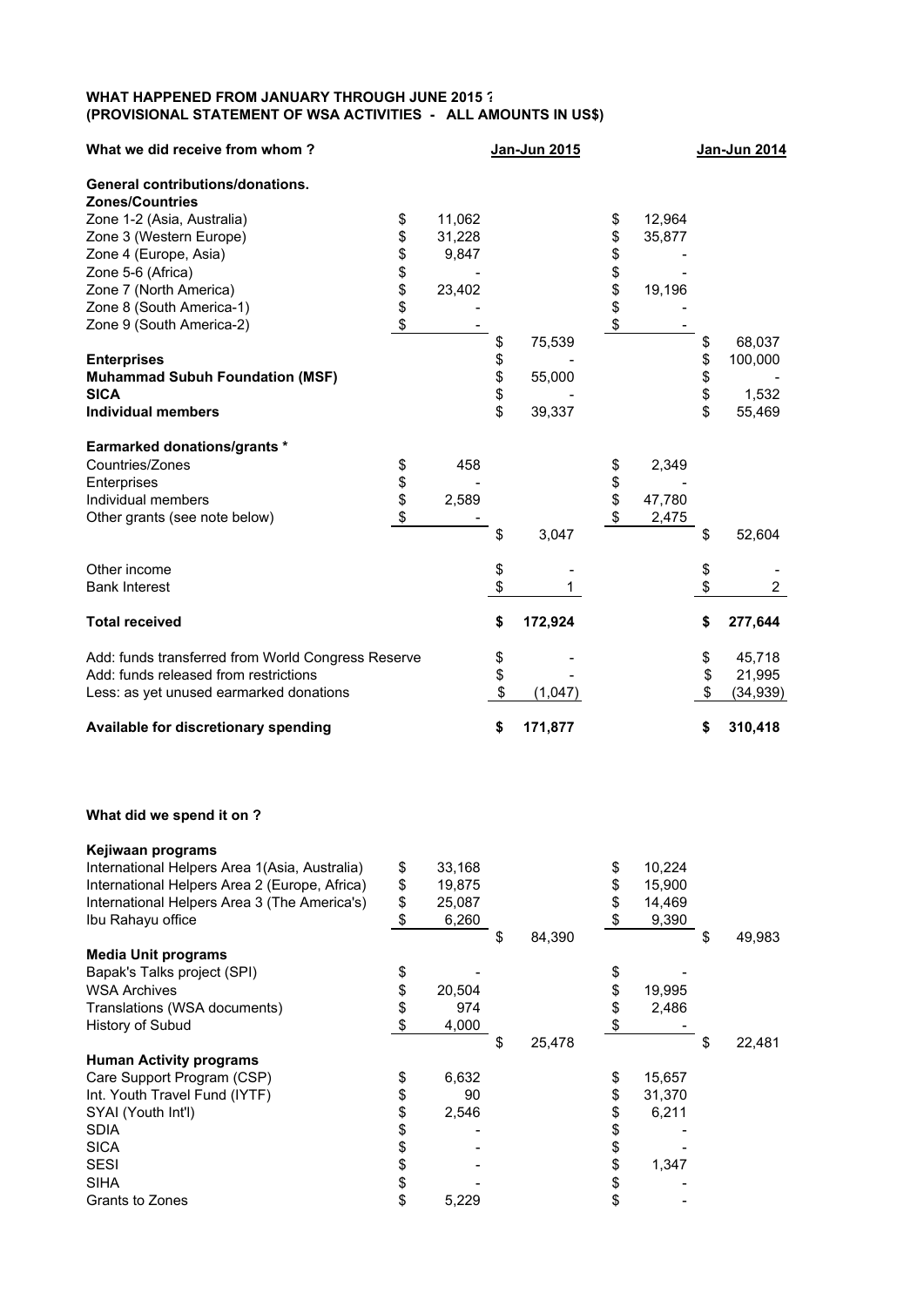| PR / Websites / Communications                         | \$       | 2,199  |               |           | \$       | 6,887           |                 |
|--------------------------------------------------------|----------|--------|---------------|-----------|----------|-----------------|-----------------|
| <b>WSHPP</b>                                           | \$       |        |               |           | \$       |                 |                 |
| <b>YES Quest</b><br>Delegate support to World Congress | \$<br>\$ |        |               |           | \$<br>\$ | 10,000<br>7,557 |                 |
|                                                        |          |        | \$            | 16,696    |          |                 | \$<br>79,029    |
| <b>Total program expenses</b>                          |          |        | \$            | 126,564   |          |                 | \$<br>151,493   |
| <b>Supporting services</b>                             |          |        |               |           |          |                 |                 |
| WSC meeting/Gatherings                                 |          |        | \$            | 13,958    |          |                 | \$              |
| <b>WSA Chair Remuneration</b>                          | \$       |        |               |           | \$       |                 |                 |
| <b>WSA Chair/Deputy Chair Expenses</b>                 | \$       | 6,175  |               |           | \$       | 8,792           |                 |
| Zone 1-2 (Asia, Australia)                             | \$       |        |               |           | \$       |                 |                 |
| Zone 3 (Western Europe)                                | \$       |        |               |           | \$       | 1,666           |                 |
| Zone 4 (Europe-Asia)                                   | \$       | 1,403  |               |           | \$       | 2,037           |                 |
| Zone 5-6 (Africa)                                      | \$       | 3,770  |               |           | \$       |                 |                 |
| Zone 7 (North America)                                 | \$       | 1,304  |               |           |          | 717             |                 |
| Zone 8 (South America-1)                               | \$       |        |               |           | \$\$     | 1,589           |                 |
| Zone 9 (South America-2)                               | \$       |        |               |           |          | 2,657           |                 |
| WSC BoD conference calls                               | \$       |        |               |           | \$       | 106             |                 |
|                                                        |          |        | \$            | 12,652    |          |                 | \$<br>17,564    |
| <b>WSA Executive:</b>                                  |          |        |               |           |          |                 |                 |
| Remunerations                                          | \$       | 31,850 |               |           | \$       | 22,850          |                 |
| Travel, accomodation                                   | \$       | 11,113 |               |           | \$       | 8,761           |                 |
| Office and admin expenses                              | \$       | 751    |               |           | \$       | 516             |                 |
| Bank charges                                           | \$       | 1,159  |               |           | \$       | 1,415           |                 |
| Legal fees                                             | \$       | 245    |               |           | \$<br>\$ |                 |                 |
| Audit                                                  | \$<br>\$ |        |               |           |          |                 |                 |
| Currency differences                                   |          |        |               |           | \$       |                 |                 |
| Various                                                | \$       | 2,958  |               |           | \$       |                 |                 |
|                                                        |          |        | \$            | 48,076    |          |                 | \$<br>33,542    |
| Pensions                                               |          |        | \$            | 6,956     |          |                 | \$<br>10,064    |
| <b>Total supporting services</b>                       |          |        | $\frac{1}{2}$ | 81,642    |          |                 | \$<br>61,170    |
| <b>World Congress preparation</b>                      |          |        | \$            |           |          |                 | \$<br>45,718    |
| <b>Total expenses</b>                                  |          |        | \$            | 208,206   |          |                 | \$<br>258,381   |
| (Shortfall) / Surplus                                  |          |        | \$            | (36, 329) |          |                 | \$<br>52,037    |
| <b>Transfer from available unrestricted funds</b>      |          |        | \$            | 36,329    |          |                 | \$<br>(52, 037) |
|                                                        |          |        |               |           |          |                 |                 |

| Key:         |                                          |
|--------------|------------------------------------------|
| SYAI         | <b>Subud Youth Activities</b>            |
| <b>SDIA</b>  | Susila Dharma International Association  |
| <b>SICA</b>  | Subud International Cultural Association |
| <b>SESI</b>  | Subud Enterprise Services International  |
| <b>SIHA</b>  | Subud International Health Association   |
| SPI          | Subud Publications International         |
| <b>WSHPP</b> | Wisma Subud Heritage Protection Project  |
| IYTF         | International Youth Travel Fund          |
|              |                                          |

## **SO WHERE DID THAT LEAVE US AT JUNE 30, 2015 IN COMPARISON TO THE END OF THE PREVIOUS YEAR ? (BALANCE SHEET)**

|                                              | 30-Jun-2015              | 31-Dec-2014 |          |  |
|----------------------------------------------|--------------------------|-------------|----------|--|
| What is/was available ?                      |                          |             |          |  |
| Cash in the bank                             | 378.248                  |             | 445.274  |  |
| Less Cash held for Zone 7                    | (9.031)                  |             | (4,595)  |  |
| Less donations paid in advance for next year | $\overline{\phantom{0}}$ |             | (35,000) |  |